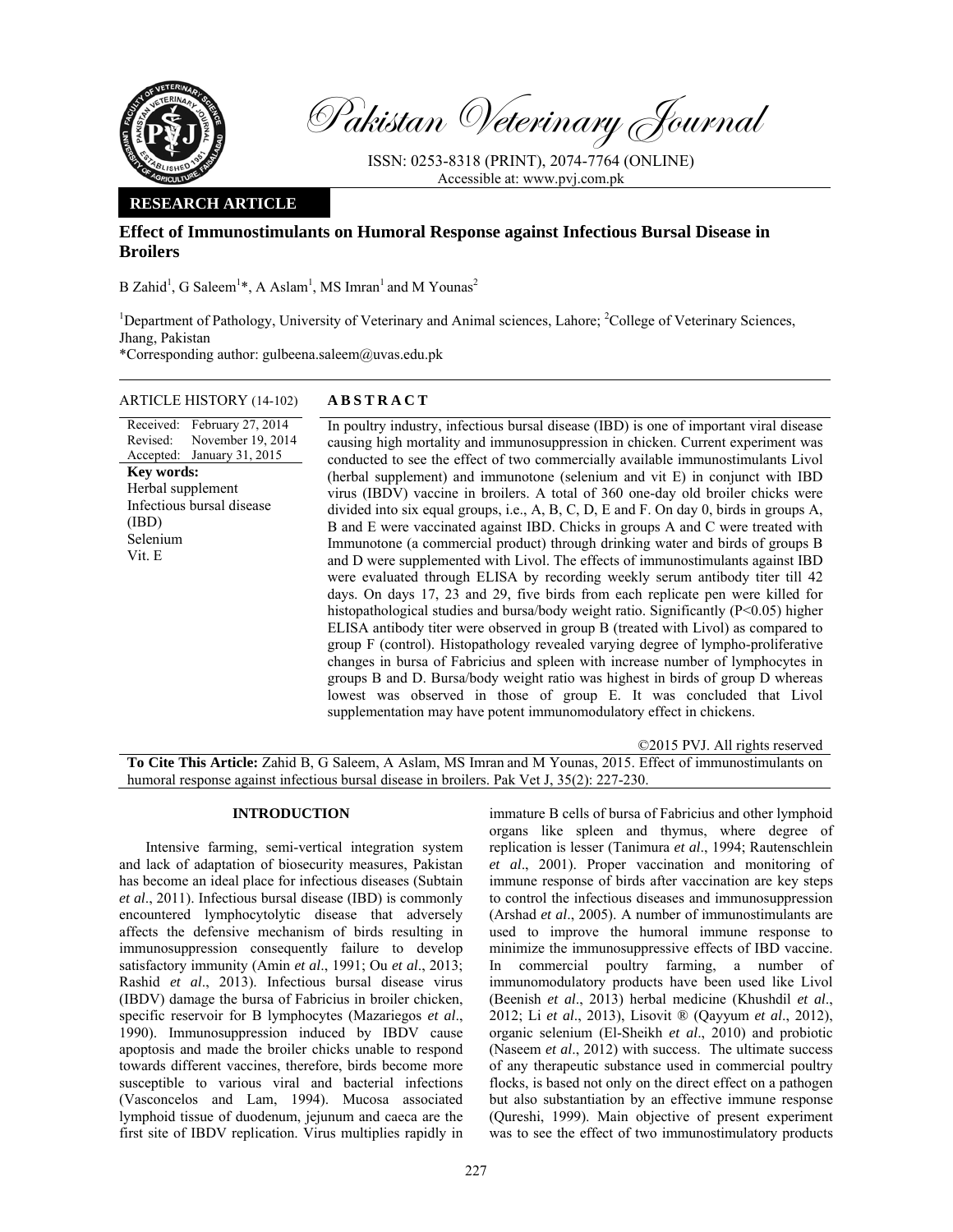on humoral immunity against IBD vaccinated broiler chickens and to investigate the IBDV distribution in lymphocytes of lymphoid organs.

### **MATERIALS AND METHODS**

**Experimental design:** A total of 360 day old chicks were reared in to six groups A, B, C, D, E and F each group replicated three times with 60 birds per pen. Broiler chicks in groups A and C were treated with Immunotone (containing selenium and vitamin E) as per manufacturer recommendations i.e. @ 2ml/6 liters of water. Birds of group B and D were given Livol (herbal supplement ingredients are *Andrographis paniculata*, *Azadirachta indica*, *Betafin*, *Magnifera indica, Terminalia chebula, Terminalia arjuna, Eclipta elba* and *Solanum nigram*, again according to manufacturer recommendations @ 1ml/7liter of water from day one to 42 of age. On day 0, chicks in groups A, B and E were vaccinated against IBD, using Bursaplex vaccine of IBD. Group F served as negative control i.e. without any supplement and/ or vaccine. The study was conducted using a randomized complete block design. Trial was conducted in an environmentally controlled poultry house where temperature, ventilation and other requirements were managed as per standard husbandry practices. Fresh wood shaving to the depth of 10cm was provided as bedding.

**Measurement of antibody titer:** Five birds were randomly selected for collection of blood from each group at 0, 7, 14, 21, 28, 35 and 42 days of age. To detect the antibody directed against IBDV a commercial ELISA kit, IDEXX FlockChek standard (IDEXX Corporation, Westbrook, ME, USA) was used. The procedure was conducted as described by manufacturer's recommendations.

**Bursa to body weight ratio and histopathology:** At days 17, 23, 29, post IBDV vaccination, five broiler chickens were randomly selected from each replicate group and were slaughtered humanely. Bursa to body weight ratio were estimated as described by Debnath *et al*. (2005). For histopathology, five broiler chickens were selected randomly from each treatment groups and slaughtered at 17, 23 and 29 days of age. After postmortem examination, bursa of Fabricius and spleen were collected, gross lesions observed and tissues samples were fixed in 10% formalin to be used for histopathology. Tissues samples were embedded in paraffin and tissues sections were stained through hematoxylin and eosin. Bursal lesions, lymphocytic depletion and other histological changes in bursa of Fabricius were scored by the pattern described by (Raue *et al*., 2004). Lymphocytic depletion and bursal damage were scored according to following criteria: 0=Apparently normal lymphoid follicles; 1=Mild lymphoid depletion indicated by just thinning of lymphocyte population without any sign of focal necrosis or remarkable edema; 2=Moderate lymphoid depletion along with focal necrosis and interfollicular edema; 3=Severe lymphoid depletion virtually leaving no lymphocyte but only reticular cell and 4=Atrophy of follicles usually with cystic spaces, in folding of

epithelium and marked fibroplasias. The prepared tissue sections were later examined using a binocular microscope stereo-microscope (Olympus BX 41, U-LH100HG, Olympus optical, Co. Ltd) connected by camera (Spot Idea<sup>TM</sup> 28.2-5MP) to computer idea, Version 4.7) using different magnifications. The collected data were compared using a randomized block analysis of variance (ANOVA) using the SAS software (SAS Institute, 1996) with significance level P<0.05.

#### **RESULTS**

The present study was conducted to determine the effect of two immunostimulatory products on humoral immunity against IBD vaccinated broiler chickens. ELISA was used to measure the serum antibody titer against IBD on 0, 7, 14, 21, 28, 35 and 42 days of age. On all experimental days, group B had significantly (P<0.05) higher geometric mean titer (GMT) against IBD virus (Table 1). In all vaccinated groups, antibody titer declined from day  $14<sup>th</sup>$ , followed by an increase at day 21. Thereafter titer gradually increased from  $35<sup>th</sup>$  day of age and continued till 42 day of experiment (Table 1).

Bursa to body weight (B/BW) ratio was significantly (P<0.05) high in unvaccinated groups D (Livol treated) on all experimental days as compared to unvaccinated group C (Immunotone treated) and F (without supplement and vaccination). Significantly high bursal weight observed in vaccinated group B (Livol treated) as compared to other vaccinated groups A and E (Table 2).

Histopathological lesions in bursa of Fabricius and spleen scored at 17, 23 and 29 days of age, revealed increased number of lymphocytes in Livol and Immunotone treated groups. Histopathologically, varying degree of lymphoproliferative changes were observed in both bursa and spleen (Table 3). Birds of Group-D (unvaccinated control) showed the active follicle consist of lymphoid cells with interfollicular tissue and shown no obvious histopathological lesion (Fig. 1a). In Group A (Immunotone treated), bursal samples showed mild lymphocytic damage at medullary region of bursal follicle. Bursal samples from Group B (Livol treated) showed lymphocytic hyperplasia and lymphoblast activation. Moderate lymphocytic depletion was observed in lymphoid follicles in Group E (Fig. 1b). The unvaccinated control group D did not show any histopathological lesion in spleen (Fig. 1c). Birds of groups A (Immunotone supplemented), and B (Livol supplemented) showed lymphoblastic activation. Various degrees of congestion observed in spleen of Group A. The vaccinated group E (only IBDV vaccinated) showed focal hemorrhages (Fig. 1d) whereas spleen of group F (without supplement and vaccination) was normal as no lesions were observed.

#### **DISCUSSION**

IBD causes the considerable economic losses through high mortality and immunosuppression in poultry. In Pakistan commercially available vaccines are abruptly used to control different viral diseases but unfortunately failure of these products occur from time to time. Therefore, present study was conducted to determine the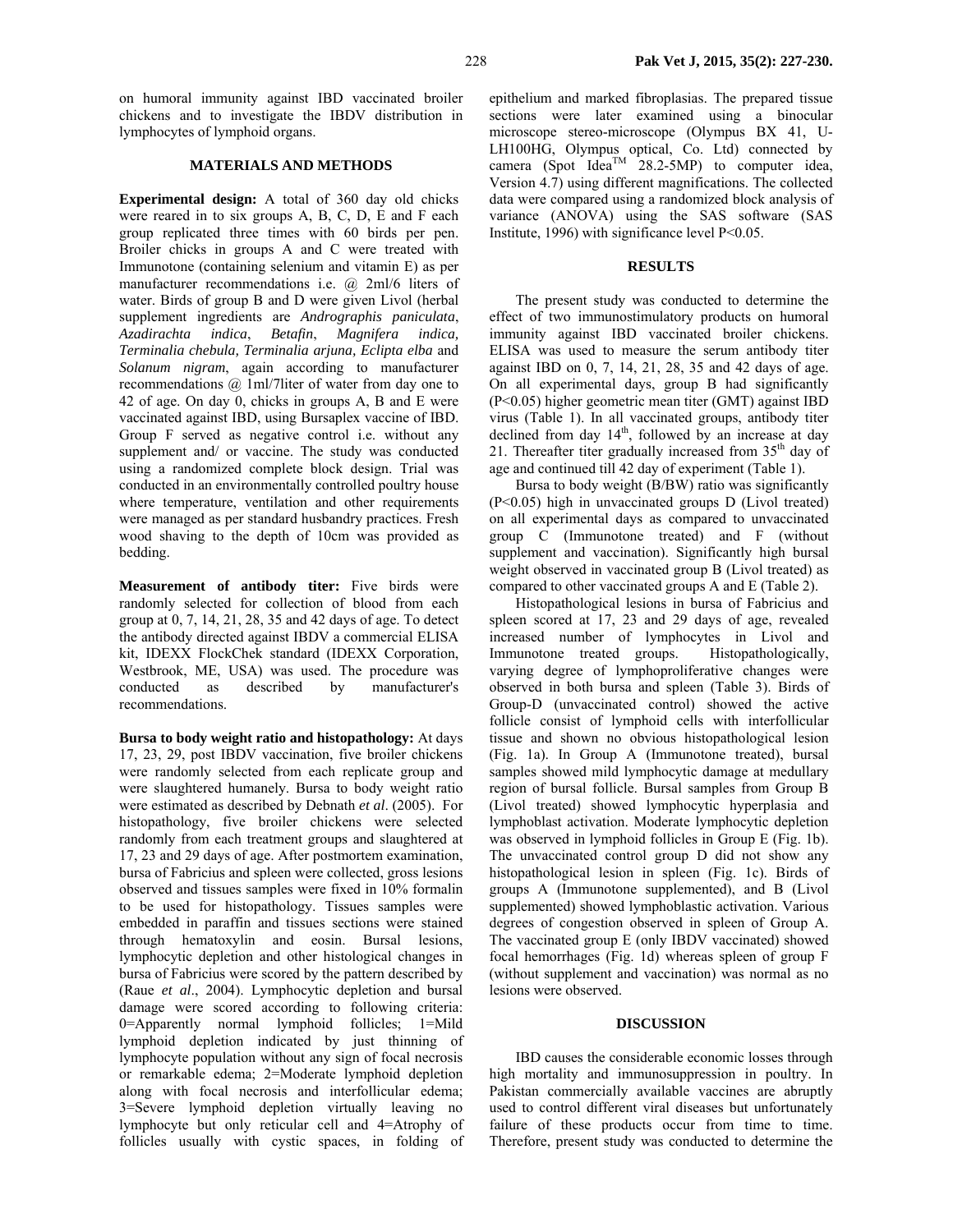**Table 1:** Geometric mean ELISA antibody titers against infectious bursal disease virus (IBDV)

| Groups                                                                                               | Days                          |                                                                                                     |                             |                              |                              |                              |  |
|------------------------------------------------------------------------------------------------------|-------------------------------|-----------------------------------------------------------------------------------------------------|-----------------------------|------------------------------|------------------------------|------------------------------|--|
|                                                                                                      |                               |                                                                                                     | 21                          | 28                           | 35                           | 42                           |  |
| A (IBDV vaccinated and Immunotone)                                                                   | $2857 \pm 119.5^{\circ}$      | $1719 \pm 62.5^a$                                                                                   | $1815 \pm 53.8^{\circ}$     | $7347 + 540^b$               | $3373 \pm 26.8^b$            | $3479+77.2^{b}$              |  |
| B (IBDV vaccinated and Livol)                                                                        | 3254±41.8 <sup>a</sup>        | $1815 \pm 53.8^a$                                                                                   | $1964 \pm 28.5^{\circ}$     | $2614 \pm 90.2$ <sup>a</sup> | $3752 \pm 80.1^a$            | 3890±36.4 <sup>a</sup>       |  |
| C (Immunotone)                                                                                       | $2629 \pm 31.4$ °             | $1104 \pm 20.2$ <sup>d</sup>                                                                        | $659 \pm 23.6$ <sup>e</sup> | $194 \pm 25.0^{\circ}$       | $77 + 4.2$ <sup>e</sup>      | $72 + 4.7$ <sup>e</sup>      |  |
| D (Livol)                                                                                            | $2996 \pm 14.4^b$             | $1246 \pm 23.2$ <sup>c</sup>                                                                        | $883 \pm 33.6$ <sup>d</sup> | $365 \pm 27.5$ <sup>d</sup>  | $204 \pm 10.5$ <sup>d</sup>  | $185 \pm 7.8$ <sup>d</sup>   |  |
| E (IBDV vaccinated)                                                                                  | $3008 \pm 16.5^{\circ}$       | $1541 \pm 29.2^b$                                                                                   | $1645 \pm 26.6^{\circ}$     | $2084 \pm 18.2$ <sup>c</sup> | $2965 \pm 24.2$ <sup>c</sup> | $3021 \pm 19.6$ <sup>c</sup> |  |
| F (without supplement and vaccination)<br>$\cdots$<br>$\sim$ $\sim$ $\sim$ $\sim$ $\sim$<br>$\cdots$ | $2600 \pm 31.4$ °<br>$\cdots$ | l 100±20.2 <sup>d</sup><br>$\sim$ $\sim$ $\sim$ $\sim$ $\sim$<br>$\sim$ $\sim$ $\sim$ $\sim$ $\sim$ | $650 \pm 23.6$ <sup>e</sup> | $100 \pm 25.0$ <sup>e</sup>  | $77 + 4.2$ <sup>e</sup>      | $72 + 4.7$ <sup>e</sup>      |  |

Values (mean<sup>+</sup>SE) bearing different superscripts in a column differ significantly (P<0.05).



**Fig. 1:** Histopathology of Bursa of Fabricius showing A) active follicle containing lymphocytes in group D and B) follicular necrosis in group E (arrow). Spleen of chicken showing C) no pathological changes (group unvaccinated-Control) and D) lymphoblast activation (arrow) and slight congestion (group A vaccinated). H & E; 400X.

**Table 2:** Bursa/body weight ratio of different treatment groups on different days of age in broiler chickens

| Groups | dav                          | $23$ <sup>rd</sup> day       | 79th<br>day                  |
|--------|------------------------------|------------------------------|------------------------------|
| А      | $0.97 \pm 0.10$ <sup>d</sup> | $1.01 \pm 0.05$ <sup>d</sup> | $1.13 \pm 0.15$ <sup>d</sup> |
| в      | $1.08 \pm 0.05$ <sup>c</sup> | $1.22 \pm 0.04$ <sup>c</sup> | $1.53 \pm 0.19^c$            |
| C      | $1.02 \pm 0.07$ <sup>b</sup> | $1.53 \pm 0.14^b$            | $1.90 \pm 0.07$ <sup>b</sup> |
| D      | $1.12 \pm 0.14$ <sup>a</sup> | $1.65 \pm 0.02$ <sup>a</sup> | $1.95 \pm 0.12$ <sup>a</sup> |
| E      | $0.52 \pm 0.01$ <sup>e</sup> | $0.60 \pm 0.02$ <sup>e</sup> | $0.67 \pm 0.01$ <sup>c</sup> |
|        | $1.02 \pm 0.07^{\circ}$      | $1.50 \pm 0.14^b$            | $1.80 \pm 0.07^b$            |

Values (mean+SE) bearing different superscripts in a column differ significantly (P<0.05). Group A: IBDV vaccinated and Immunotone treated; group B: IBDV vaccinated and Livol treated; group C: immunotone treated only; group D: Livol treated only; group E: IBDV vaccinated only and group F without supplement and vaccination.

**Table 3:** Histopathological bursal and spleen lesion scoring of different treatment groups on different experimental days

| Groups |                     | Bursa               |        |        | Spleen |        |
|--------|---------------------|---------------------|--------|--------|--------|--------|
|        | $\overline{17}$ day | $\overline{23}$ day | 29 day | 17 day | 23 day | 29 day |
|        |                     |                     |        |        |        |        |
| в      |                     |                     |        |        |        |        |
|        |                     |                     |        |        |        |        |
|        |                     |                     |        |        |        |        |
|        |                     |                     |        |        |        |        |
|        |                     |                     |        |        |        |        |

Histopathological assessment of the experimental parameters was graded as:  $0 =$  showing no changes;  $1 =$  mild changes,  $2 =$  moderate changes and  $3$  = severe changes; Group A: IBDV vaccinated and immunotone treated; group B: IBDV vaccinated and Livol treated; group C: immunotone treated only; group D: Livol treated only; group E: IBDV vaccinated only and group F without supplement and vaccination.

immunostimulatory effect of two commercially available products against IBD vaccine. Results of present study indicated the highest antibody titer in group B supplemented with Livol. It has been well described previously that medicinal herbs have significant effect on humoral immunity against IBD vaccines and weight gain of broiler birds (Sadekar *et al*., 1998; Qayyum *et al*., 2012).

In present study group A supplemented with Immunotone showed moderate protective serum antibody titer ( $P < 0.05$ ) compared to groups C, D, E and F. Natural immunity of broiler birds increased by selenium supplementation thus enhancing the response against viral antigens (Shekaro *et al*., 2012). The highest antibody titer against IBD observed in group B throughout the experiment compared to group A. Livol contains *Azadirachta indica* that stimulates the immune system through enhancing the phagocytic activity and antigen presenting ability of macrophages and cytokines (Thatte and Dhanukar, 1997). Production of certain cytokines like interleukins-1 (IL-1), IFN $\gamma$  and TNF- $\alpha$  gets stimulated indicating activation of T helper cells (Th1) type of responses. These cytokines also stimulate certain white blood cells (WBCs) to become more effective killer. In addition to activation interferons, interfere with the production (replication) of viruses (Mahima *et al*., 2013). Bursa and spleen are responsible for antibody production in chicken and their appropriate size are indicative of effective coverage against diseases, which can be confirm by enhance antibody titer (Nidaullah *et al*., 2010). Broiler chicken fed Livol (Herbal supplement) showed significant increases in bursa to body weight ratio. Eucalyptus and peppermint oils increase bursa to body weight ratio as compared with untreated control (Awaad *et al*., 2010). *Withania somnifera*, major constituent of Livol is known to positively moderate the immune system of man and animals (Kuttan *et al*., 1996). Different active ingredients present in Livol like *Magnifera indica, Azadirachta indica, Eclipta Elba* and *Terminalia chebu* has been scientifically proven to boost immunity in poultry (Zhai *et al*., 2011; Khushdil *et al*., 2012; Awaad *et al*., 2013). Livol supplemented groups had higher relative organ to body weight ratio indicating stimulating effect of Livol against immunosuppressive effect of IBD vaccines in birds. After inoculation of virulent strain of infectious bursal disease virus causes T lymphocytes suppression in spleen (Rautenschlein *et al*., 2001).

In the present study, bursa of Fabricius of all the birds of group E showed lymphoid necrosis at cortical and medullar regions. Infectious bursal disease virus appear first in other hematogenic organs like kidney, spleen and liver via the blood after infection followed by bursa where mass replication occur (Zhang *et al*., 2001). Within bursa of Fabricius immature B-cells is believed to be first site of replication for IBD virus where virus causes damage to B lymphocytes in lymphoid follicles (Chen *et al*., 2009). Serious necrosis and atrophy of lymphoid follicles in IBD virus infected chicken has been observed in bursa (Elankumaran *et al*., 2001; Hoque *et al*., 2001; Rautenschlein *et al*., 2001). Lymphocyte proliferation and modulation of number of lymphocytes in bursa and spleen